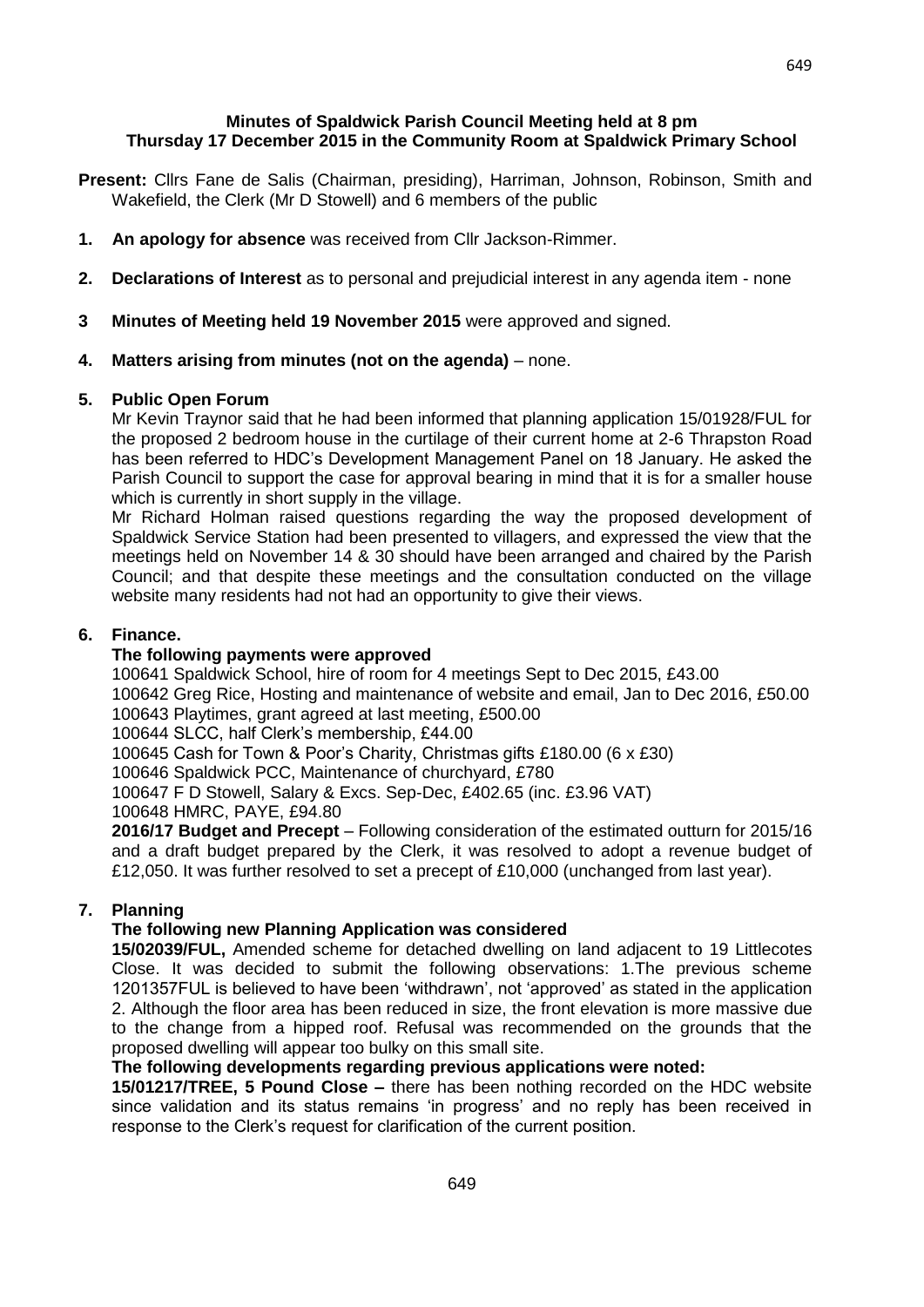**1301639FUL, Land east of 5-17 Stow Road** – the case officer has asked the agent to reply to the questions raised in the Clerk's email of 30 August, but to date no reply has been received. However the CCC Historic Environment Team issued an email on 9 September stating that they had received an archaeological report which indicated that no archaeological remains are likely to be present within the development area and recommended that the archaeological condition is discharged. The Clerk will not be pursuing this matter further.

No response having been received regarding the dead tree which has not yet been felled, and as this would not be in breach of the planning permission unless it remained in place on completion of the development, the Clerk will not be pursuing this matter further.

**15/01928/FUL**, Proposed dwelling house in the curtilage of 2-6 Thrapston Road, Spaldwick It was noted that the Environment Agency has recommended refusal on the grounds that the Flood Risk Assessment does not comply with the requirements set out in the National Planning Policy Framework, but states that this could probably be overcome by raising the floor levels 600 mm above the 1 in 100 year flood level to allow for climate change.

**Local Planning Authority decisions / reports** – none since last meeting.

**Spaldwick Service Station** - The Chairman reported that he had taken notes at the meeting on November 30 and would publish them if none were received from Applegreen. He reported that 36 responses had been made online to [servicestationcomments@spaldwick.com;](mailto:servicestationcomments@spaldwick.com) 13 were in favour, 19 against and 4 undecided. The majority of objections were on the grounds that the proposals would result in extra traffic through the village unless the slip road onto the westbound A14 is improved. Cllr Smith is to coordinate preparation of a survey to obtain the views of a larger proportion of the villagers.

The Clerk is to investigate the possibility of a traffic survey being carried out by County Highways or using the Speedwatch facility to obtain current statistics so that the effects of Speedwatch and/or of any changes to the Service Station can be assessed when similar surveys are carried out in the future.

# **LPA decision to stop issuing paper documents for consultations**

The Clerk reported that in common with many other authorities HDC would discontinue issuing paper documents from 1 April 2016. He intends to inform Councillors with internet access of new applications which they could view on the HDC website or receive as email attachments; and to allow any councillor without their own access to view them on his computer. To facilitate discussion at meetings he is of the opinion that the ability to project plans onto a screen or wall will be required. Initially this will involve the purchase of a projector for which he will obtain quotes; and the use of his personal laptop. The possibility of obtaining funding for a dedicated parish council laptop from government sources related to transparency is being investigated.

### **8. Assets – Provision / Maintenance**

**Proposed re-location of the bier and documents recording its history and refurbishment** – Upon receiving assurance from the Clerk that the bier would remain insured under the current policy, Cllr Smith will proceed to negotiate with the Vicar regarding its proposed location in the Church.

**War Memorial Refurbishment** – The working group is preparing an application for a grant from the War Memorials Trust towards the cost of the proposed plaques which will clarify the inscriptions on the memorial.

**Children's Play Area** – The Clerk is to consult the owner of the property adjoining the high hedge to confirm whether or not they wish it to be reduced in height before obtaining quotes for the outstanding work on the shrubbery within the parish owned area. The Clerk reported that the swing seat has been ordered.

**Painting of Assets** – The notice board on the Village Green is the final item on the current list and will be refurbished shortly.

**Planting box around jubilee plaques** – awaiting details of tree work proposed by Mr Leach. **Village Cross base** – The Clerk is awaiting advice from the HDC Conservation Officer regarding the Parish Council's responsibilities in safeguarding / insuring this stone.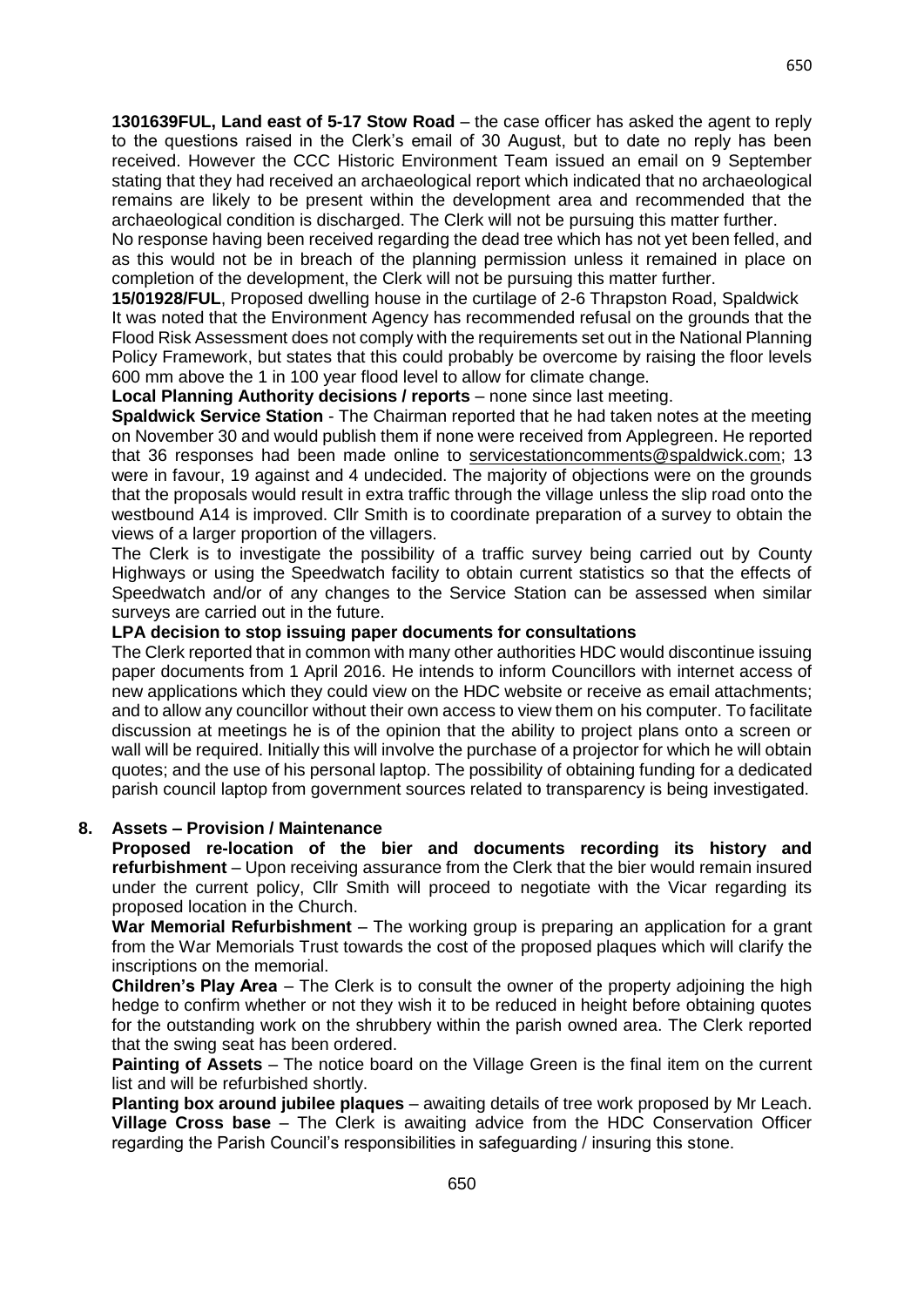**9. Highways, footpaths, byways etc.**

**Winter Gritting** – nothing new to report. Proposals agreed at last meeting are proceeding. **Bus Service changes** – nothing new to report. Changes are not expected before January. **Speedwatch** – more volunteers are required to enable an adequate programme.

**Barrier at entrance to Upthorpe Farm –** new bollards installed; no further action proposed. **End of weight restriction sign, Stow Road** – awaiting action by Local Highway Officer.

**Pothole in entrance to Spaldwick Service station – this is continually redeveloping after** having been filled in. CCC Highways are aware of the problem and intend to make the repair more permanent.

**Contact details of owners of animals kept in local fields** – to note no progress has been made in displaying information –Remains in abeyance due to lack of response from animal owners.

**Damaged Kissing Gate, Bury Close** – awaiting Clerk's investigation into responsibility for repair.

**Verge in Stow Road** – response to request for help in cutting back the hedge etc is awaited from Martin Eayrs.

**Footpaths, byways access** - M Ager has reported to CCC that the path in the cultivated field from High Street to the bridge (heading SSE) is unmarked**.**

**Footpath signage at Bury Close** – The Clerk will obtain new signs to replace any that are missing.

**10. Village Hall** – Concerns have been raised that the survey recently instigated by the Village Hall Committee is for the purpose of establishing whether or not the inhabitants of the village still want a Village Hall, and that if the majority say 'NO' this will be taken as authority for the committee to proceed to use the Village Hall funds for some other charitable purposes. The Charity Commission and ACRE have confirmed that the survey was not suitable for this purpose and that there are proper procedures, including obtaining the approval of the Charity Commission, which must be followed. Cllr Robinson, the council representative on the committee, said the purpose of the survey was to inform the committee, when considering the way forward, of the type of facilities the community wished for and whether they could be adequately supported.

However, it was resolved that as Custodian Trustee the Parish Council should pass these concerns on to the Village Hall Committee together with the comments made by the Charity Commission and ACRE on the current survey, the purpose of which may not have been fully explained to them; and to remind the Committee of the legal obligations contained in the Trust Deed. Cllr Smith is to liaise with the Clerk in drafting a letter.

- **11. Parish Plan**  Cllr Robinson confirmed that he would undertake the review of the existing documents and progress towards finding the best way to produce a new Plan in early 2016.
- **12. Village clear up** It was agreed that the tidy up of the Children's play area had been generally successful. In view of the current condition of some of the road signs it was proposed that cleaning the signs and the white railings adjacent to the bridge on Thrapston Road could be undertaken by the working party. The Clerk will seek the comments/approval of County Highways before proceeding further.
- **13. Correspondence** none requiring notification / response.

651